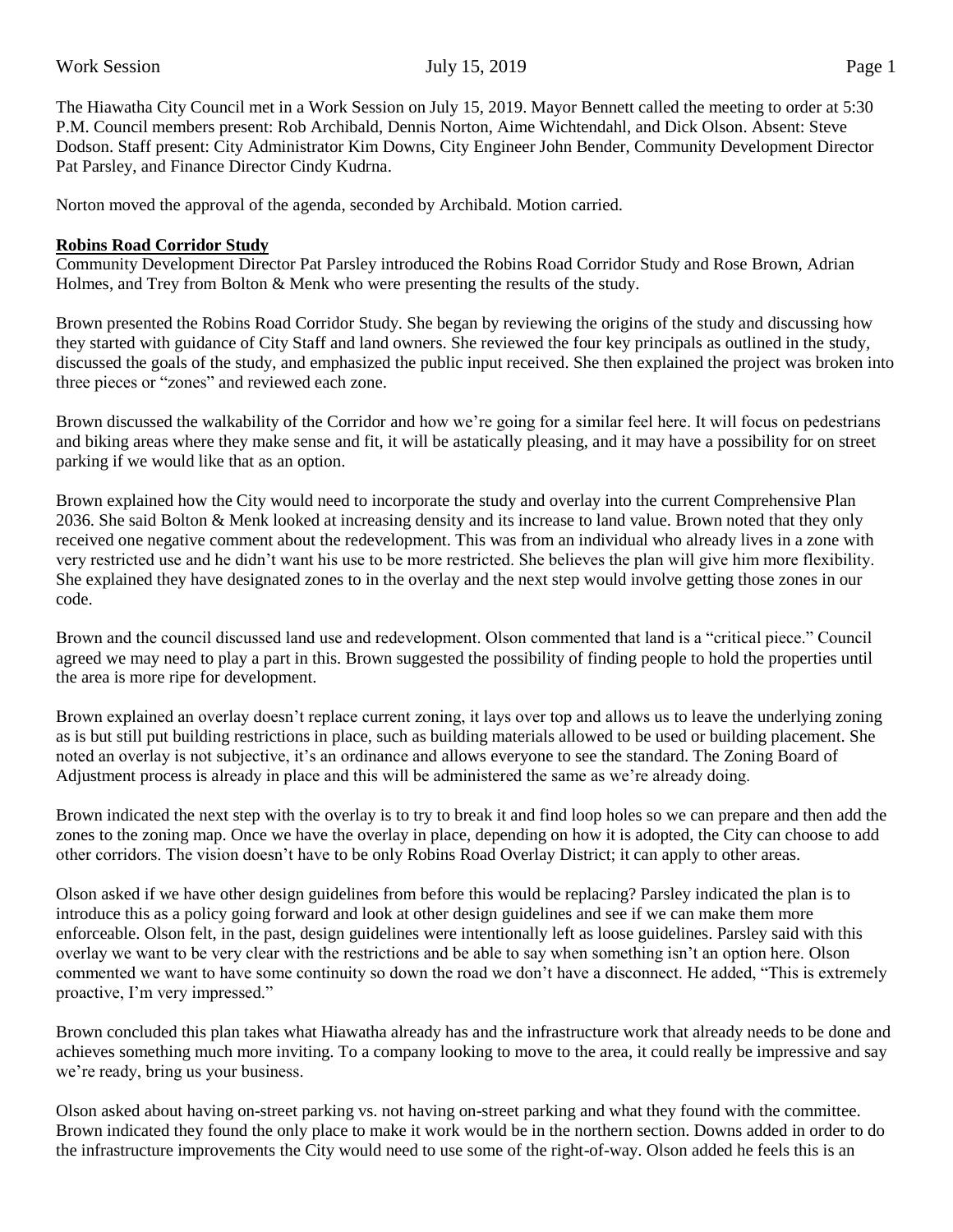opportunity to have a neat, clean corridor and that should be the long term vision. Parsley said people wanted the traffic slowed down. Olson brought up developers adding parking pods within their developments. Downs agreed and also added the desire to have shared parking.

Olson noted the plan seems to make the Northwood and Robbins intersection a focal point. Brown responded they envision a signature intersection there and other ideas to set the stage. Downs added "It shows the City's reinvestment in that area."

Downs asked if the \$8.1 million is todays cost or if they were projecting. City Engineer John Bender said there is a 20% contingency and a lot is going in to that number other than street cost.

Olson expressed his excitement and commended them for a great presentation.

The presentation concluded with a summary of several action items, including: resolutions from Planning & Zoning for policy so we can put the overlay in place, implementing it as an actual overlay, keeping our eyes on the vision for what we want to see in the area, construction of road and public works infrastructure, and collaboration at the end with private land owners.

Archibald noted one priority out of this would be getting the connection between Northwood and Parsons roads into the Capital Improvement Plan.

# **Willman/North Center Point Road Intersection Project Cost Options**

City Engineer Bender reminded council of the high bids received for the Willman Intersection project. He shared the following information: they received a lot of complaints the intersection was free flowing, a survey showed over 200 pedestrians crossing in a week, traffic signals were by far the most expensive part of the project, they looked at some plans and where we could save costs. At the time, the plan was to go back out for bid with some minor changes.

Bender then discussed the condition of the street and the last overlay being done in 2003. One comment he heard from bidders was the project wasn't large enough. He proposed doing the intersection first and then coming in and doing the asphalt as one project. This would involve combining the plans over the next month, bidding in September, awarding in September, and completion in July 2020. He added that Shive Hattery was already doing both projects and there were dollars to cover this from LOST and other street projects coming in under budget.

Bender commented this would create a large detour for the asphalt to be completed, but it should only last a few days.

## **Edgewood Road Sewer Project Joint Project with Mitchell Drive Forcemain Update and Recommendations**

City Engineer Bender gave an update on the sewer repair on Mitchell Drive. He said what was done in December has worked great but reminded council of the issues they had with solid rock being found between where the borings were taken. They have looked at re-routing due to the rock, working with the Water Department, and open cutting rather than boring.

## **Village Center-Oak Brook and/Emmons Street/NCPR Properties Next Steps**

Downs informed the council the default notice with Side-by-Side is finished and she asked council how they would like staff to proceed. She reminded them Ahmann Design was the next developer in line and they indicated they were still interested in the project. Downs asked council if they would like to go with Ahmann next or go out for RFP again?

Archibald commented he would like to see this move forward with Ahmann. He recalled them being the safe option when they reviewed all three options prior to selecting Side-by-Side.

Olson agreed there was no reason to go out for RFP again. He suggested discussing with Chad what we want to see and stressing that we don't want a "cookie-cutter" design.

Downs said the next step would be forming an ED group and sitting down to hash out what we want to see. Olson commented we're still looking for the wow factor. Wichtendahl added, "Sometimes you just have to take a chance."